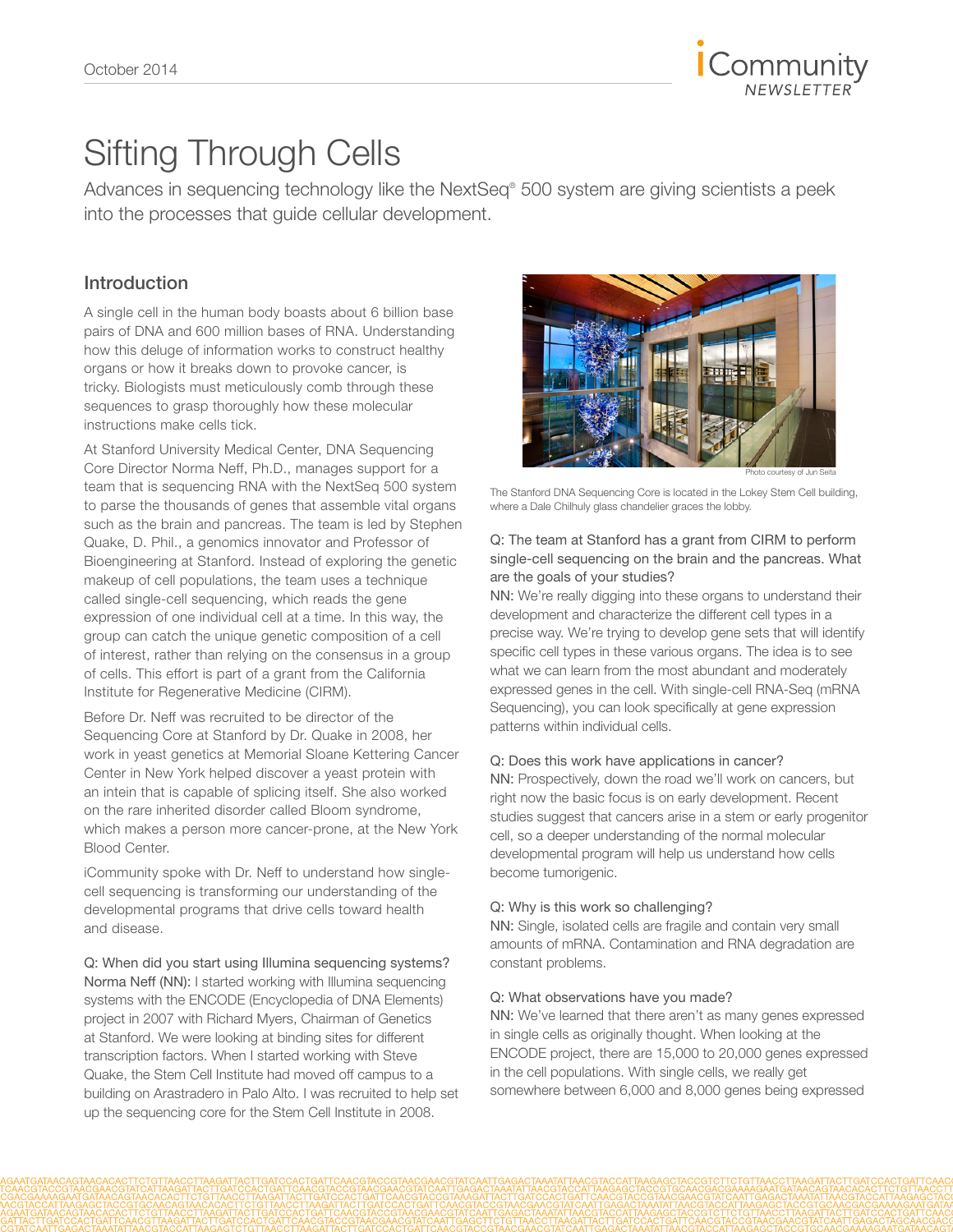in individual cells. So you don't have to sequence as deeply as you do for other types of RNA-Seq. Also there are disparities between mRNA levels and protein expression. Single cells that are sorted using antibodies to abundant surface markers don't always have abundant mRNA for that protein.

### Q: Why did you choose the NextSeq 500 system?

NN: We chose it for the high number of reads you get and the fast turnaround. The NextSeq 500 System has really been the backbone of this pipeline, enabling us to pool 100–300 individual single-cell RNA-Seq libraries together and sequence them. We've been using the new 384-index system for the Nextera® libraries and that's helped out a lot. If we find cells that look more interesting and want to sequence more deeply using the large index set, the probability that you can go back and sequence that one cell more deeply in another pool is much higher with more indexes.

### Q: How has the NextSeq 500 system performed?

NN: We've been running it quite successfully six days a week; we give it one day off. Primarily, we perform 2 x 75 bp runs for the RNA-Seq libraries. That's a perfectly good read length when you're just aligning it to the reference genome. It keeps the error rate low, everyone is very happy with the data quality, and the cost per Gb is nearly identical to HiSeq® system runs.

## "The data quality that we get off the NextSeq 500 system at  $2 \times 75$  bp is exactly what we're looking for in our studies."

### Q: How does the NextSeq 500 system compare to the MiSeq® system you have in your lab?

NN: The data quality that we get off the NextSeq 500 system at  $2 \times 75$  bp is exactly what we're looking for in our studies. The flow cells are shipped dry so there is no cleaning. After sequencing, the system automatically washes itself using a bleach solution added into the reagent cassette, so there is no delay in starting the next run. From a speed standpoint, it actually makes the MiSeq® system look slow.

### Q: What library prep kit are you using?

NN: We're using the Illumina Nextera XT® kit very successfully. We're really glad to have it, primarily because we make hundreds of libraries at a time. The 96 capillary AATI Fragment Analyzer is a critical instrument in our single-cell sequencing pipeline. Once you quantitate the cDNA (complementary DNA) with capillary electrophoresis, the Nextera libraries are so reproducible that you just mix 2 microliters of your libraries and clean up a single pool and submit them for sequencing. There's no need to quantitate the individual library preps

because they're coming out to be so uniform from plate to plate. We're very happy with this product.

### "It's both the throughput and the turnaround time of the NextSeq system that is helping to advance this research field."

### Q: What types of sequencing studies are you performing with the MiSeq system?

NN: We now use the MiSeq system for experimental library construction and for metagenomics primarily. We're doing a lot of metagenomics in collaboration with JGI (Joint Genome Institute). The long-term goal of the project is to develop methods for sequencing and assembling single cell bacterial genomes from environmental samples. We also used the MiSeq system to sequence single nucleotide polymorphisms (SNPs) for cell lineage studies from various types of cancer cells.

### Q: Why is now the time for single-cell sequencing?

NN: The technology to isolate cells and amplify RNA has gotten much better. We rely on the Fluidigm C1 system to capture single cells and synthesize cDNA in nanoliter microfluidic chambers. There's an opportunity for people to make an unbiased assessment of the cells in their population with regard to mRNA expression.

Illumina sequencing has improved to the point where the turnaround time is much faster and the throughput is high enough to be able to get 1–2 million reads for several hundred single cell libraries in a 30-hour run. It's quick enough to support multiple single-cell projects with timely data production. It's both the throughput and the turnaround time of the NextSeq system that is helping to advance this research field.

### Q: What improvements must be made to make single-cell sequencing more useful or universally available?

NN: We are focused on improving protocols for making single cell suspensions and investigating novel ways of displaying the data. Making single suspensions out of solid tissue is a particular challenge, primarily because you have this inherent feeling that the gene expression is changing at the time you're doing your prep. So the sooner the cells can be captured and made into cDNA, the better off you'll be. Collecting, analyzing, and displaying the data in useful ways are all part of an evolving process. Integrating and sharing this new data in an efficient and friendly format among different institutions is a long-term goal of the CIRM project.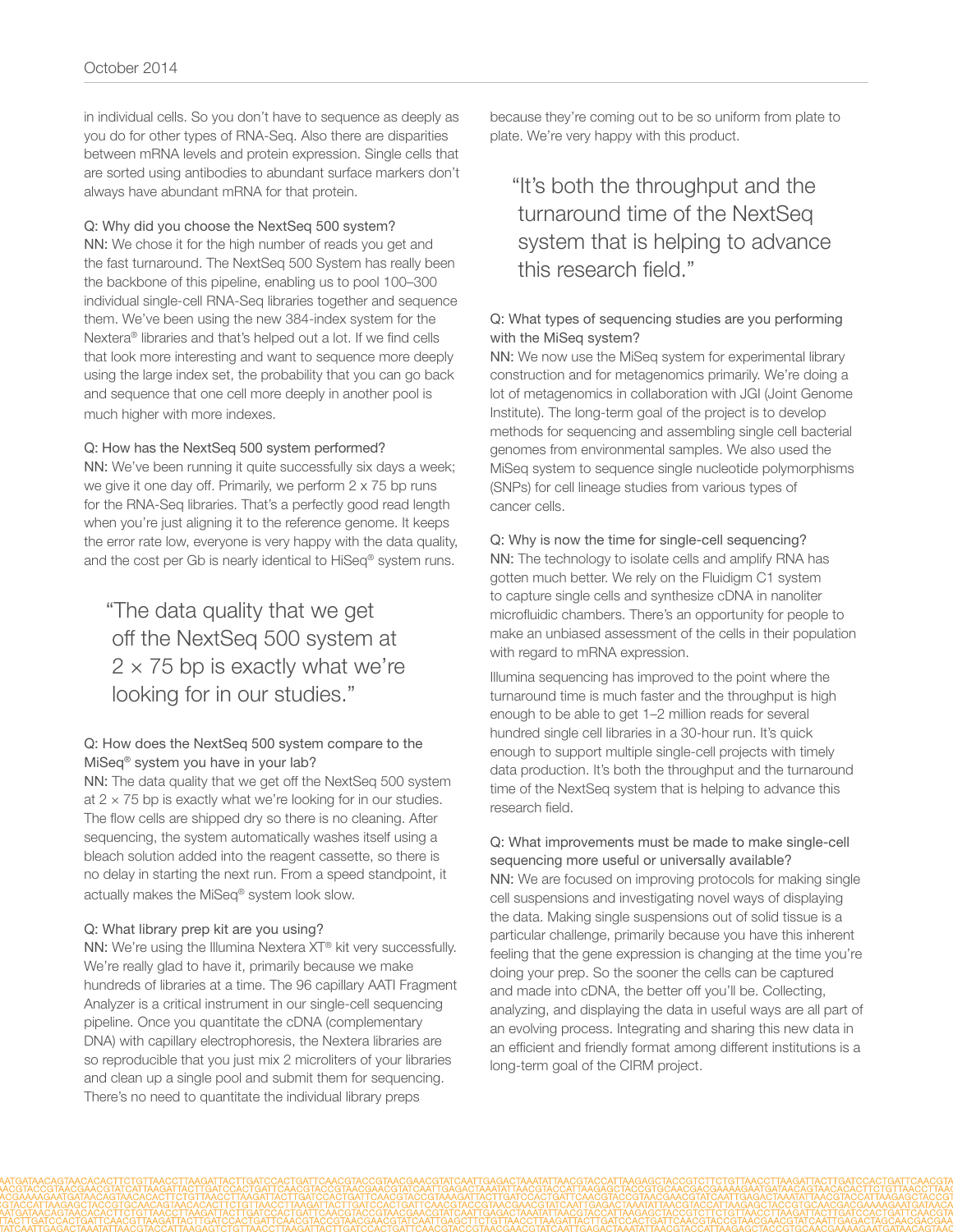### Q: What are the next trends in this field?

NN: The Stem Cell Institute is interested in defining what are the true stem cells, both for various types of developmental programs as well as cancer stem cells. We're trying to isolate and transplant these cells to see what their potential is and learn something about their gene expression program.

We collaborate with researchers in the Stem Cell and Cancer Institutes to try to find new cell surface markers and new transcription factors by single-cell RNA-Seq to help develop better tools to isolate these cells in a purer form, especially with regard to stem cells and cell-based therapy. You want to give people the right cells.

For cancer therapy to focus on cancer stem cells, you want to be able to target the correct cell population without causing damage to other cells. That's not really a new trend, but the technology has gotten better. By looking at cells on an individual basis we have a new window to try to understand what these cells are, what they're doing, and how to target them more effectively.